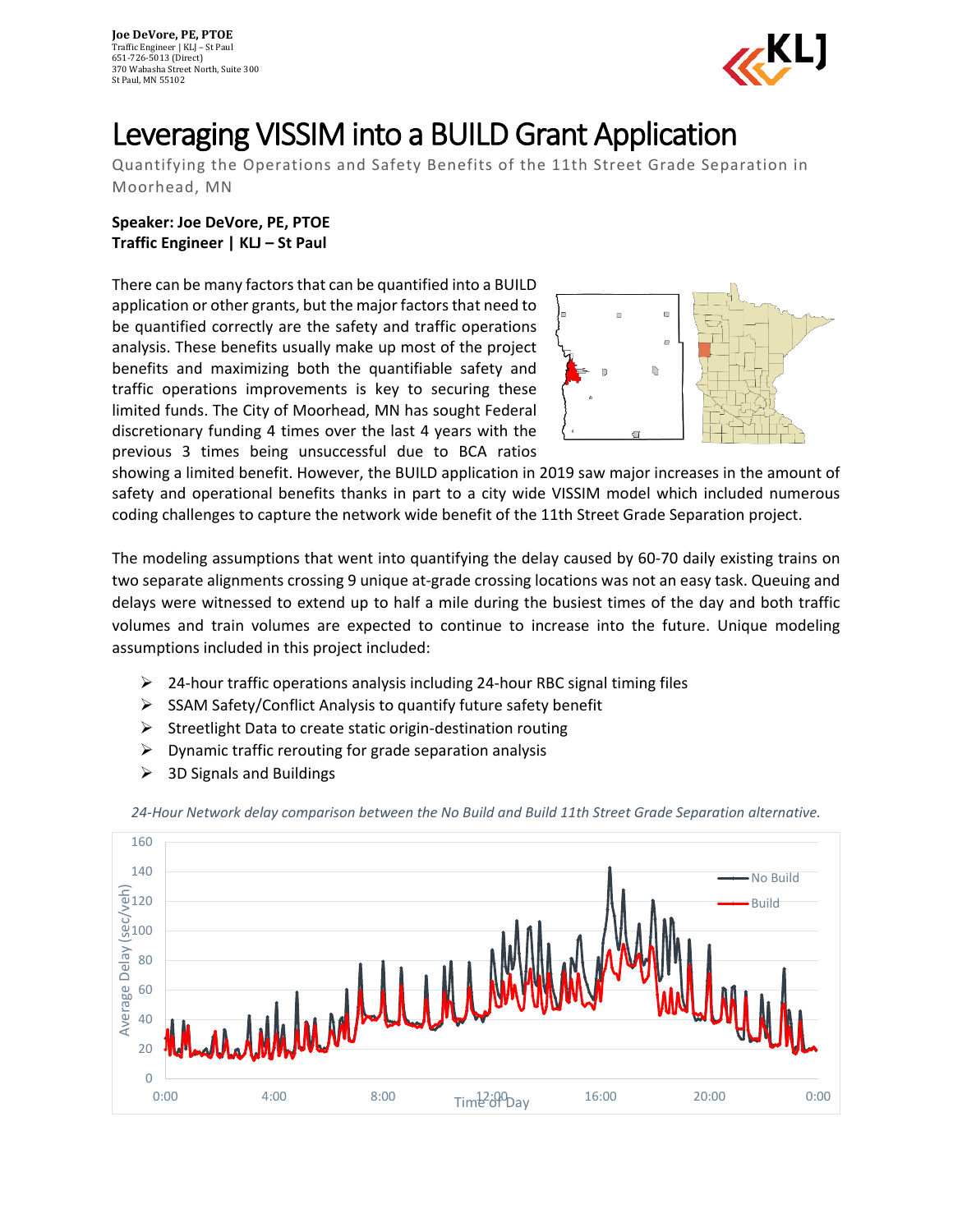



This modeling effort was not without its struggles. Queuing by train events routinely caused complete blocks to lock up and completely tank model runs. Signal timing for build scenarios was also an extensive challenge to create dynamic splits that could respond to increased traffic during train events. Balancing Streetlight Origin-Destination Data with traffic counts was also a complex process to limit the difference between data sources. Model runs averaged about 2-hours to complete the daily runs so troubleshooting and QAQC was a very time-consuming task.

The results were worth the effort showing 4,355,000 hours of time saved and 575 crashes reduced over the 20-year BCA period. This process allowed for a BCA to be quantified of 1.48 : 1 even with a 7% discount rate as stipulated for the BUILD grant process. Traffic operations improvements and conflict reductions made up just under 50% of this total benefit and constituted the largest modeling effort that the City of Moorhead has completed in it's downtown area.

This project included a large amount of modeling and technical data leading into creating the VISSIM models and evaluating the outputs. This presentation can be a longer 45 minutes – 1 hour presentation or can be summarized into a more condensed 30 minute presentation. Looking forward for the opportunity to present again in 2019!